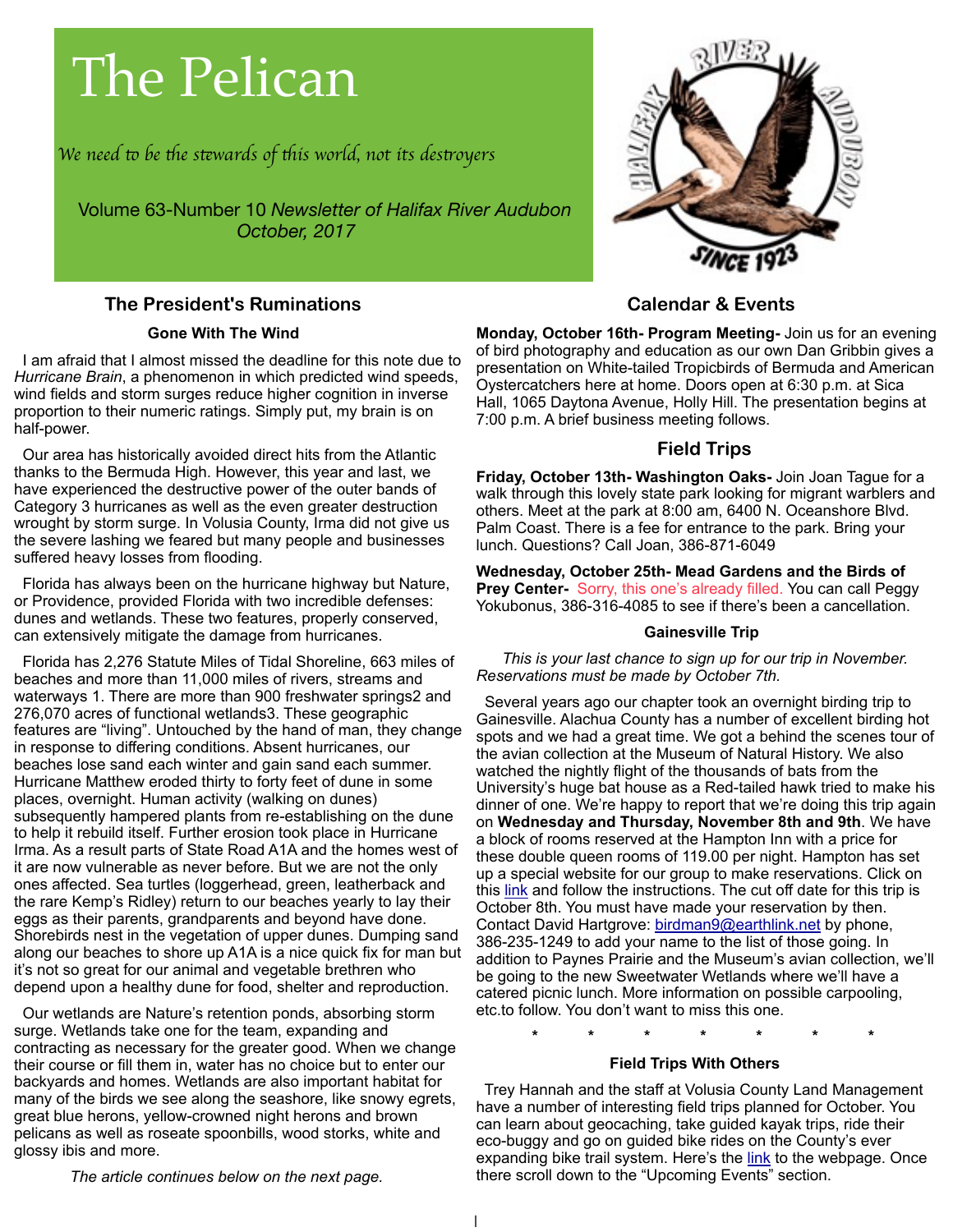I hope you'll take the nudge from Harvey, Irma and Maria and do some research of your own to learn about how important and how fragile our dunes and wetlands are for every living creature in Florida and beyond. Below are links to three webpages with information.

[www.stateofflorida.com/facts.aspx](http://www.stateofflorida.com/facts.aspx) /

[www.dep.state.fl.us/springs/faq.htm](http://www.dep.state.fl.us/springs/faq.htm)

#### [www.dep.state.fl.us/secretary/stats/geographical.htm](http://www.dep.state.fl.us/secretary/stats/geographical.htm)

 I hope to see some of you at the [Audubon Assembly](http://fl.audubon.org/about-us/audubon-assembly) later this month. It'll be in St. Augustine so it's a short drive.

#### *Melissa Lammers*

**\* \* \* \* \* \* \***

#### **Conservation Notes**

 The carnage continues at the Environmental Protection Agency as Secretary Pruitt (having squandered 25,000.00 on a sound proof phone booth for his office so that staffers located nearby can't overhear as he sells out our environmental heritage to oil, gas and coal companies) announced four new appointments that require Senate confirmation. It would be hard to find a more inappropriate collection of unqualified candidates than these clowns.

 Andrew Wheeler, nominated as Deputy Administrator, is a long time coal lobbyist and former staffer for Senator James Inhofe, the loudest climate change denier in Congress. Mr. Wheeler has represented one coal company whose environmental and mine safety record is the beacon for the industry on how to mine coal in the dirtiest and most unsafe ways possible.

 Bill Wehrum was nominated to lead the EPA's Office of Air and Radiation, which oversees Clean Air Act compliance. He's an attorney whose client list reads like a who's who of the country's worst polluters. He was nominated for this position in 2006 but there weren't enough senators then willing hold their nose tight enough to vote for this guy so his nomination was pulled. It's doubtful we can count on them to reject him this time around.

 David Ross has been nominated to head the Office of Water. Another industry shill, he's sued the EPA countless times over their enforcement of the Clean Water Act. A suit he filed trying to stop the clean up of Chesapeake Bay was tossed out of court. In his comments on why, the judge wrote that the suit was "long on swagger, but short on specificity".

 Finally we come to Michael Dourson. Mr. Dourson has long standing ties to the chemical industry and earlier in his career to big tobacco. As the sole spokesperson testifying in the case of a chemical spill in the Elk River in West Virginia he failed to report that he had previously done paid work for both of the companies that produced the chemicals involved in the spill. He was also paid by Dow Agroscience to downplay concerns about a pesticide that causes developmental problems in children of farm workers exposed to it. Now, if confirmed, he'll be in a position to do some real damage. Apparently making America great again will involve us drowning in toxic sludge, drinking fouled, polluted water and gasping for breath breathing polluted air.

 And Interior Secretary, Ryan Zinke, not wanting to be seen as slacking in fulfilling the President's wish list, has announced he wants to roll back portions of several national monuments that have been attacked by ranching and mining interests. Bears Ears and Grand Staircase-Escalante in Utah, Gold Butte in Nevada and Cascade-Siskiyou in Oregon have all been referred to the President for some form of executive action to reduce or eliminate their national monument status under the Antiquities Act. Write to Senators Nelson and Rubio with your comments.

#### *David Hartgrove*

 *Here's an invitation to a special event. Those of you who know Charley DuToit already know how good this will be. Editor*

#### **ORMOND SCENIC LOOP & TRAIL and FRIENDS OF TOMOKA BASIN STATE PARKS PRESENT**



Do you love the history of Ormond Beach and surrounding areas? Come see Charles DuToit do what he does best- SHARE HISTORY. Meet us at Tomoka State Park's recreation hall facility (climate-controlled) on **Saturday, October 14 at 11:00 a.m**. DuToit is retired from the Florida Park Service and a volunteer for the Ormond Beach Historical Society. Charley worked as an Environmental Specialist in state

parks and preserves in southwest and northeast Florida, including Tomoka and Bulow Creek State Park. Contrary to his job title as a "specialist," Charley was involved in a diversity of projects involving the management and restoration of natural habitats as well as assisting historians and archaeologists at state cultural sites.

So gather up the family, friends and neighbors and make this a day of fun facts, history and an exploration back in time. Then enjoy the park the rest of the day and re-connect with nature.

#### Off the Beate

Charley DuToit, former biologist for the Tomoka Basin State Parks, explores abandoned homesteads, lost cemeteries, moonshine camps, and other vestiges of the "Bulow" community in the shade of live oaks and islands in the swamps of the great hammock north of Ormond Beach

Park entry fees apply: Annual pass or Daily fee of \$5/car and \$4/single driver



## **\* \* \* \* \* \* \* Shorebirding in Canadian Summer**

 Long time readers of the Pelican may remember articles in years past about Jean Iron, a volunteer with the Canadian Wildlife Service. Jean has spent portions of the last nine summers on the shores of James Bay in northern Ontario counting shorebirds. The [James Bay Shorebird Project](https://www.jamesbayshorebirdproject.com) is doing vital work monitoring these very susceptible species on their nesting grounds and areas where they stop over as they migrate. Jean's [website](http://jeaniron.ca/2017/JB17/p1.htm) has tons of great photos you're sure to enjoy. *Editor*

#### **Audubon Adventures**

**\* \* \***

**\* \* \***

 [Audubon Adventures,](http://www.audubon.org/conservation/audubon-adventures) is a wonderful program that helps engage kids in the natural world around them. Ranked as one of the most popular environmental education curricula in the country, our chapter has been donating to provide this valuable program to Volusia County school kids since its inception. Donations from members fund this program. Send your donation to Halifax River Audubon, P.O. Box 166, Daytona Beach FL 32115-0166. Please specify on your check check that your donation is for Audubon Adventures. And thank you!

"The red breast whistles from the garden croft;

And gathering swallows twitter in the skies."

*John Keats, "To Autumn"*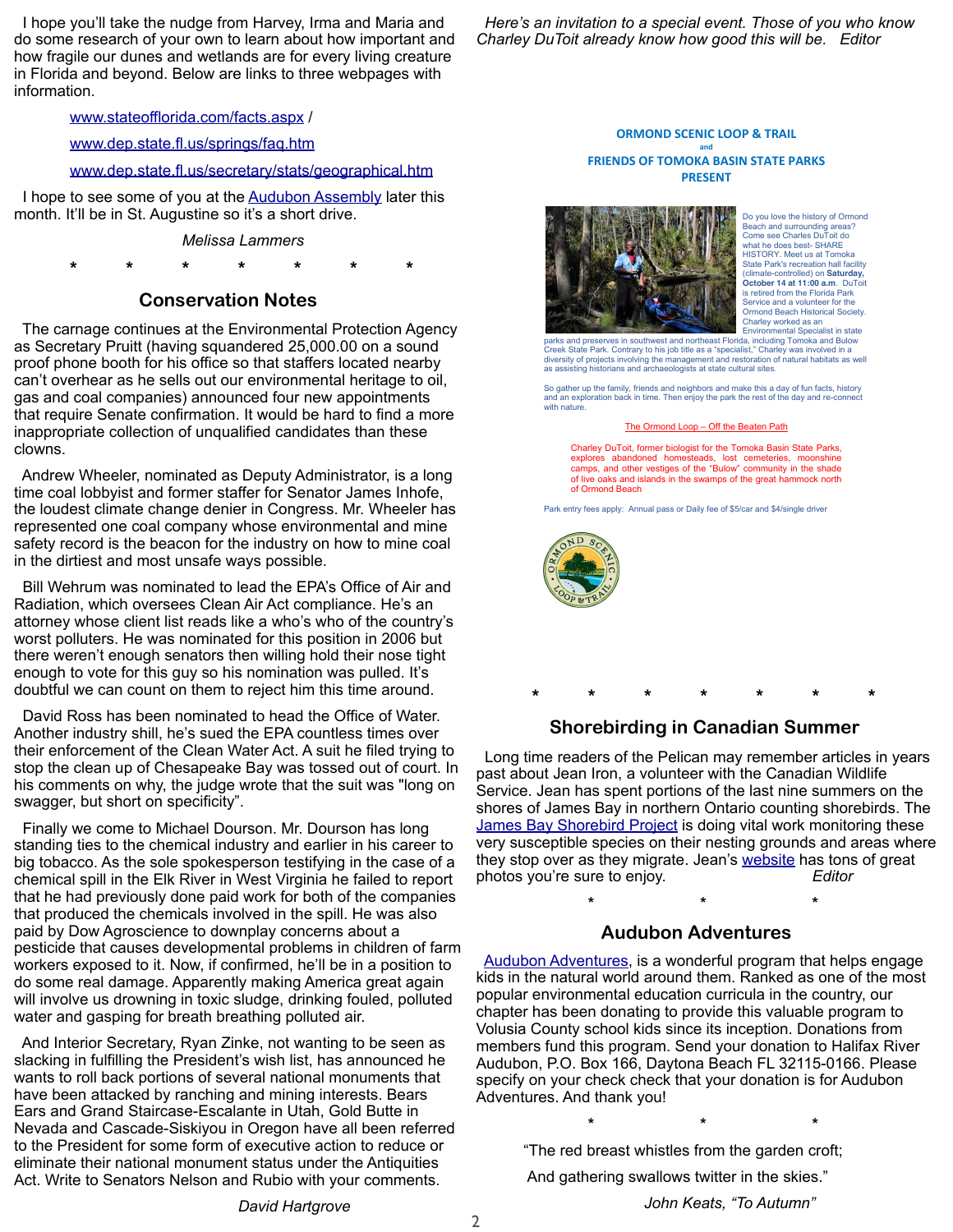*Time for another in our continuing series, "Everyday Birding" by Ray Scory.*

## **Memorable Birding Experiences**

Birding has been good to me and for me and here is why.

 \* John Carr relating to me how he was invited to look for Bachman's Warblers by Dr Archibald Rutledge, poet laureate of South Carolina. Dr Rutledge took John to a swampy area on his 2000 acre South Carolina property. They observed two Bachman's Warblers in a cat-briar patch. The Bachman's Warbler is now extinct. John may have been the last boy to see one alive.

 \* Witnessing a long flight of Roseate spoonbills straight-lining south along the Halifax River, glowing brightly against a dusky setting sun.

 \* Watching a Brown booby maneuver against pounding rain and fierce winds during "The Hurricane with No Name."

 \* Welcoming friends and inquisitive visitors to my "under the bridge" [The Big Sit](https://www.birdwatchersdigest.com/bwdsite/connect/bigsit/about.php) circle on the second Sunday of October.

 \* Sitting quietly under the bridge before sunrise listening to the winds, water and sounds of birds.

 \* Watching two Great Horned Owls hooting, displaying and flying between the trusses of the bridge until the sun just peaked above the horizon. Then, silently they were gone.

 \* Surprised by a flock of American Woodcocks swirling under power lines before dawn.

 \* Doing THE BIG SIT in Port Orange, Florida and on the Farmington Canal in Connecticut. These experiences I own forever. They cloak me in everlasting warmth and happiness.

 However, this is not the end of my story, just the beginning. Because to go birding, whether looking out a window or being part of a huge birding event, is a beginning. It is adventurous, exciting and refreshing. Commit to birding and newness will prevail.

 Birding offers the chance to expand your individual talents and desires - to fit them to the many facets making up the birding experience. You can become a teacher, a leader, an expert, a connoisseur, an artist, an inspiration, a volunteer, a world traveler and, yes, even a great backyard birder. It will give you so many things to do while you experience the wind and the rain and watch something wild and beautiful.

 I carry with me many wonderful experiences from my bird watching adventures going back to my younger days watching Eastern bluebirds going in and out of the tiny, wooden bird house just outside my parent's kitchen window, and my active involvement with the New Haven Bird Club, the Halifax River Audubon, and the wintery Christmas Bird Counts in Connecticut. My participation in recent years with Merritt Island National Wildlife Refuge's water bird survey, photographing for the Space Coast Birding & Wildlife Festival and heading up the Beginner Bird Watching Workshops for the Halifax River Audubon have stoked my burning passion for birding.

 You're welcome visit me under the Dunlawton Bridge in Port Orange, October 7, 2017. I will be there from 6:30AM until 6:00PM sitting The Big Sit. Also, you might want to print the page below to take part in or to suggest to a friend to register for our Beginner Bird Watching Workshops beginning October 22, 2017.

 As I have often said in the past - bird watching is fun, exciting and adventurous aiding in the enjoyment of memorable and wonderful experiences.

*Ray Scory*



 My First Photograph (1948). This Scarlet tanager rested on a hedge in the yard of my parent's Connecticut home and inspired this young boy into a lifetime of birding.



 Each year, faithfully and annually, a Spotted Sandpiper stops by the backyard pond behind my Port Orange home twice a year. I, faithfully, awaiting each return.

#### *Photos by Ray Scory*

**\* \* \* \* \* \* \***

#### **Welcome to Our New Members**

 We extend a warm welcome to our new members: Lauren Hertzog, Brenda Levine, R. Turner Ragsdale, Amy Swenson and Barbara Townsend. We hope to see you at an upcoming meeting or on one of our excellent field trips.

**\* \* \* \* \* \* \***

### **Pelagic Birding Opportunity**

 On Saturday, October 7th, The Marine Science Center is sponsoring another pelagic birding trip. Sailing out of Port Canaveral at 7:00 am. Here's your chance to see birds like Black-capped Petrel, Cory's Shearwater, Red and Red-necked Phalarope and others. The cost is 245.00 per person. For all the information contact Michael Brothers: [mbrothers@volusia.org](mailto:mbrothers@volusia.org)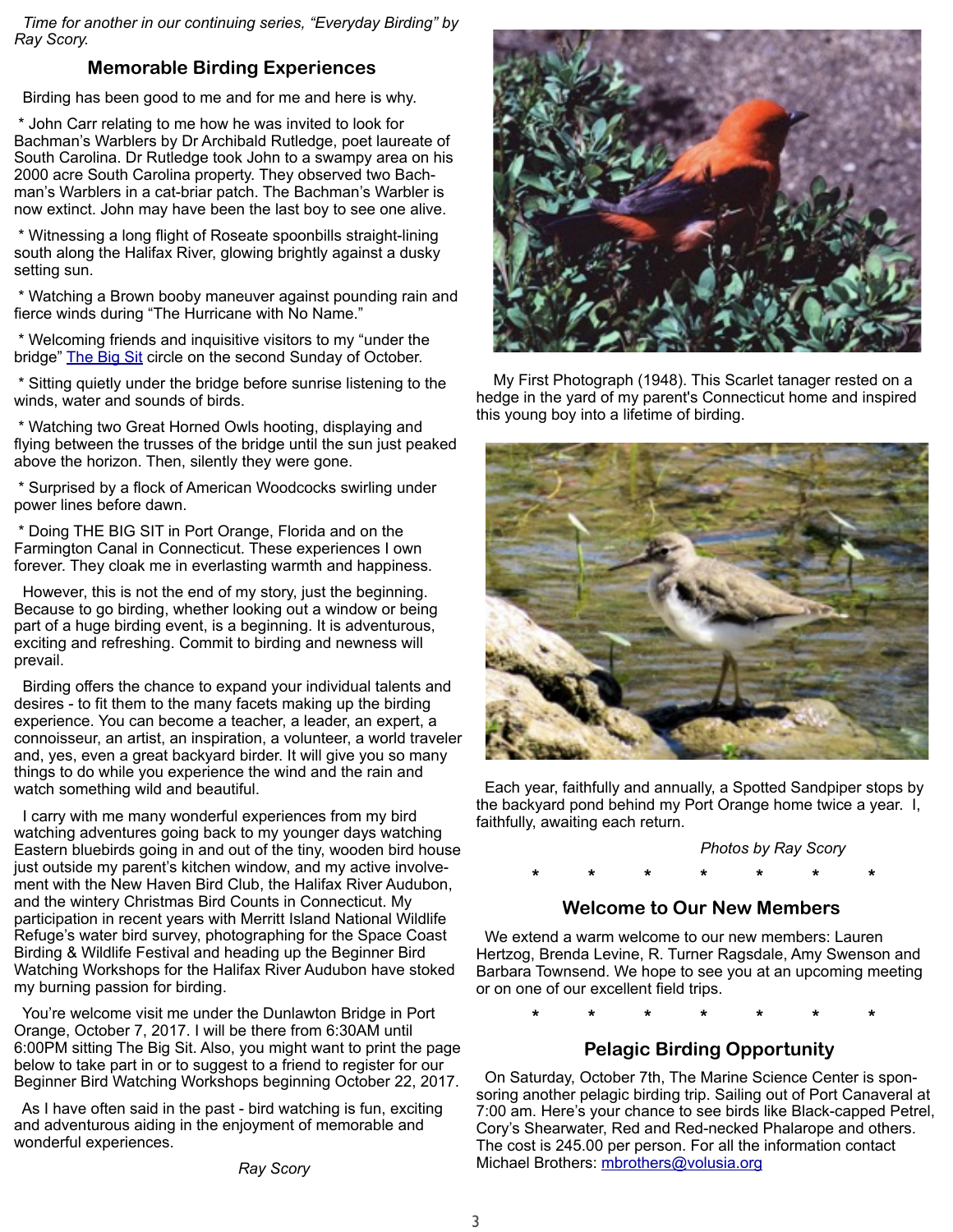# **HALIFAX RIVER AUDUBON**

**Presents** 

#### $\begin{bmatrix} D \\ D \end{bmatrix}$  $\begin{pmatrix} 1 & 0 \\ 0 & 1 \end{pmatrix}$  $|\vec{\mathsf{H}}|_\mathsf{M}^\mathsf{D}$  $\lfloor 2 \rfloor$  $V_A V / \Delta$  $(\mathbb{G}% )_{\mathrm{H}}=\mathbb{Z}^{3}\times\mathbb{Z}^{3}$



#### **2017**

Learn how to identify birds, how to find birds, how to develop birding skills, how to improve your binocular use and many other birding facts. Join our class for fun, information and fellowship.

**Donation: \$25.00** check, payable to **Halifax River Audubon**, noting "Bird Class" in the comment section. Mail to:

> Halifax River Audubon PO Box 166 Daytona Beach, FL 32115

**Place: Port Orange Public Library Auditorium**, 1005 City Center Circle, Port Orange.

**Classroom instruction** will be held on **Tuesday October 24, November 14 and December 5** at **9:00 to 12:00 p.m.** Sign up with a friend, or make a new one, and have lunch after the class.



Dabbling E



**Thursday, October 26** – 8:00 a.m. at Port Orange Causeway Park\* **Thursday, November 16** – 8:00 a.m. at Tomoka State Park\* **Thursday, December 7** –7:00 a.m. at Merritt Island NWR\* \* Outdoor workshop details are subject to change. Instructor will confirm time/location at the prior class. Students who miss the class should contact instructor for details. Outdoor workshops are limited to registered class members only.

Bring your **binoculars** to all classes, especially the first class, as well as to all outdoor workshops.

Contact **David Hartgrove 386-788-2630** or birdman9@earthlink.net.

Class size is limited to 28, so sign up early. You do not have to be a member of Halifax River Audubon to attend.

 $\&$ Cut here and mail with your check-----

#### **BEGINNER BIRD WATCHING CLASS - 2017**

| <b>NAME</b>    |  |
|----------------|--|
| <b>ADDRESS</b> |  |
| PHONE          |  |
| E-MAIL         |  |

www.halifaxriveras.org